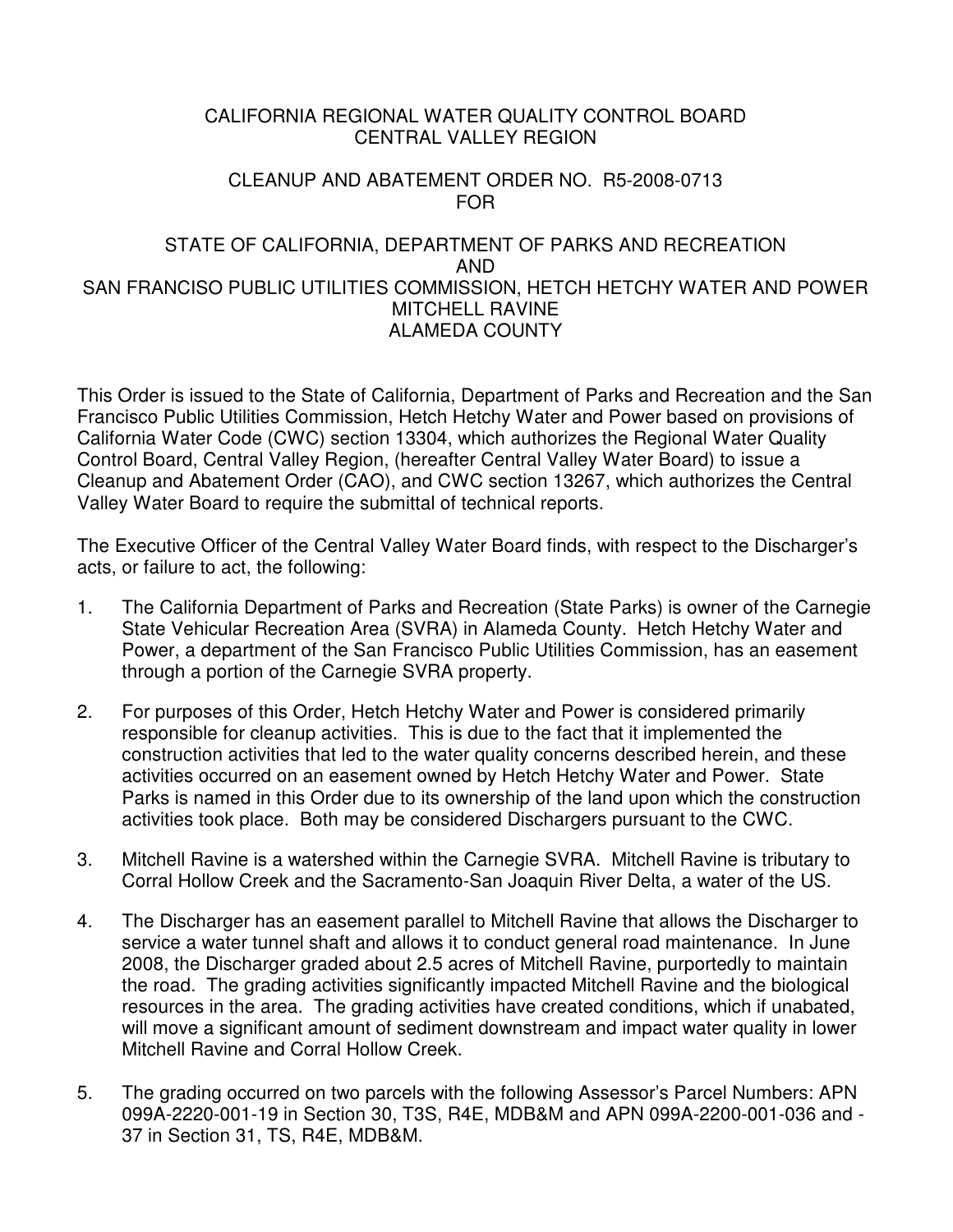- 6. On 30 June 2008, staff from State Parks inspected the site and observed heavy equipment grading in and around Mitchell Ravine. This grading activity took place without prior notification to State Parks. State Parks also determined that the Discharger failed to obtain the necessary permits or provide adequate notification to federal or state resource agencies. State Parks staff wrote an Engineering Incident Report in July 2008 regarding this incident (found as Attachment A, a part of this Order).
- 7. On 4 September 2008, Department of Fish and Game staff met with staff from State Parks and the Discharger to discuss the grading activities at Mitchell Ravine. Department of Fish and Game staff requested the Discharger submit a streambed alteration permit application and both short-term and long-term stabilization plans for the site.
- 8. On 15 September 2008, Central Valley Water Board staff inspected the construction activities at Mitchell Ravine. Staff identified that construction activity, including clearing and grading, had occurred at that location in violation of state and federal laws. Both the CWC and the federal Clean Water Act require coverage under the Construction Storm Water General Permit for construction activities where there is grading of over an acre. Staff took photographs of the site and wrote an inspection report (found as Attachment B, a part of this Order).
- 9. On 17 September 2008, staff from Department of Fish and Game and the US Fish and Wildlife Service met with the Discharger and State Parks at the site to assess impacts to listed species and habitat. US Fish and Wildlife Service requested that the Discharger and State Parks have their hydrologists assess the site and make recommendations for immediate temporary stabilization of the site.
- 10. On 22 September 2008, Central Valley Water Board staff issued a Notice of Noncompliance (NONC) to the Discharger and State Parks for failure to comply with the CWC and the federal Clean Water Act (found as Attachment C, a part of this Order). The following violations were cited:
	- Failure to obtain coverage under the Construction Storm Water General Permit for clearing, grading, and excavation results in land disturbance of one or more acres.
	- Violation of CWC section 13376, which requires that any person proposing to discharge pollutants or dredged or fill material into waters of the state to submit a report of waste discharge pursuant to CWC section 13260 prior to such discharge.

The NONC required the Discharger to file a Notice of Intent requesting coverage under the Construction Storm Water General Permit, submit a Storm Water Pollution Prevention Plan (SWPPP) and submit a Section 401 Water Quality Certification application no later than 22 October 2008. The documents have not yet been submitted.

11. On 9 October 2008, Central Valley Water Board staff met with Department of Fish and Game, US Fish and Wildlife Service, and State Parks to address the grading done at the Mitchell Ravine road. During the meeting, the agencies discussed the impacts to Mitchell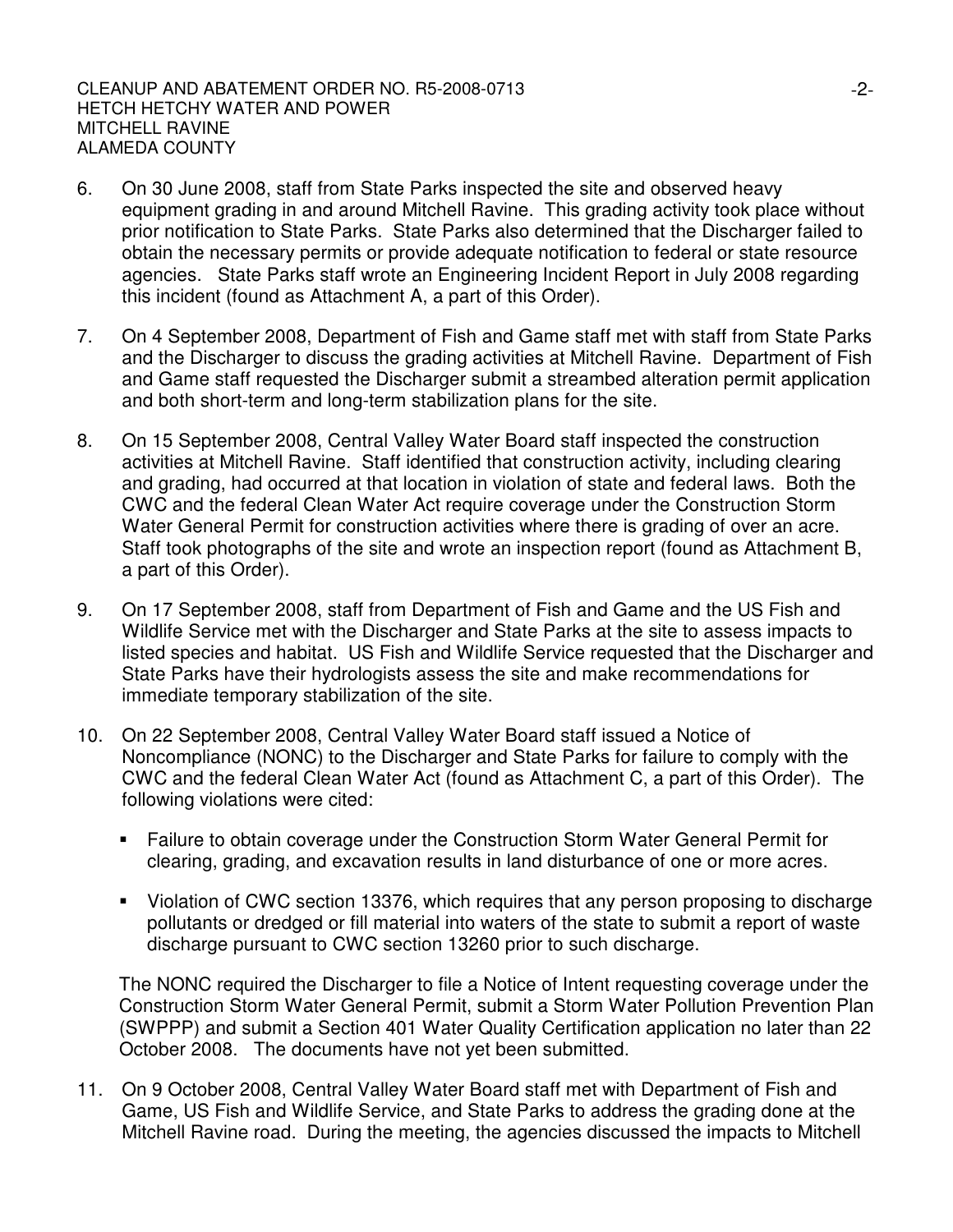Ravine and possible remedies to protect both water quality and biological resources. All agencies agreed that the Discharger's maintenance activities impacted biological resources and has potentially impacted water quality in the work area. In addition, the Discharger's grading will create significant impacts to the resources downstream of the impacted zone if soil stabilization measures are not put in place to stabilize the disturbed soil. This is a significant issue because of the steep gradient of the stream channel and the type of rock and soil in the area, as well as the fact that wetlands exist a few miles downstream. Both immediate temporary stabilization measures are required to protect the site during the upcoming wet-season, and more permanent measures are required to protect the area in the long-term.

- 12. On 10 October 2008, the Discharger emailed a draft SWPPP to the agencies for review. The Discharger stated that the draft SWPPP was for "short term erosion control." Central Valley Water Board staff has reviewed the SWPPP and has found it to be inadequate. The SWPPP does not meet the requirements of Construction Storm Water General Permit. Specifically, the Best Management Practices (BMPs) do not meet the Best Available Technology standard required by the Permit, as it does not include a combination of erosion and sediment control BMPs. The Discharger must revise the SWPPP to meet the conditions of the Permit and to adequately protect water quality. The Discharger must also immediately implement the revised SWPPP.
- 13. The Discharger's activities have impacted Mitchell Ravine. These impacts will accelerate if the site is not immediately stabilized and a long-term solution to the down-slope sediment migration is not implemented.

# **REGULATORY CONSIDERATIONS**

- 14. The Discharger, by failing to file for the proper permits prior to grading activities and not stabilizing the site after the activities occurred, has caused or permitted, or threatens to cause or permit, waste to be discharged in such a manner that it threatens to cause or create a condition of pollution or nuisance. Therefore, the Discharger is subject to this Order pursuant to CWC section 13304.
- 15. The *Water Quality Control Plan for the Sacramento River and San Joaquin River Basins, Fourth Edition*, (hereafter Basin Plan) designates beneficial uses, establishes water quality objectives, contains implementation plans and policies for protecting waters of the basin, and incorporates by reference plans and policies adopted by the State Water Board.
- 16. Surface water drainage at the site is to Corral Hollow Creek, which flows into the Sacramento-San Joaquin River Delta. The beneficial uses of the Delta are municipal and domestic supply; agricultural supply; industrial supply; water contact recreation; noncontact water recreation; warm and cold freshwater habitat; warm and cold migration of aquatic organisms; spawning, reproduction, and/or early development; wildlife habitat; and navigation.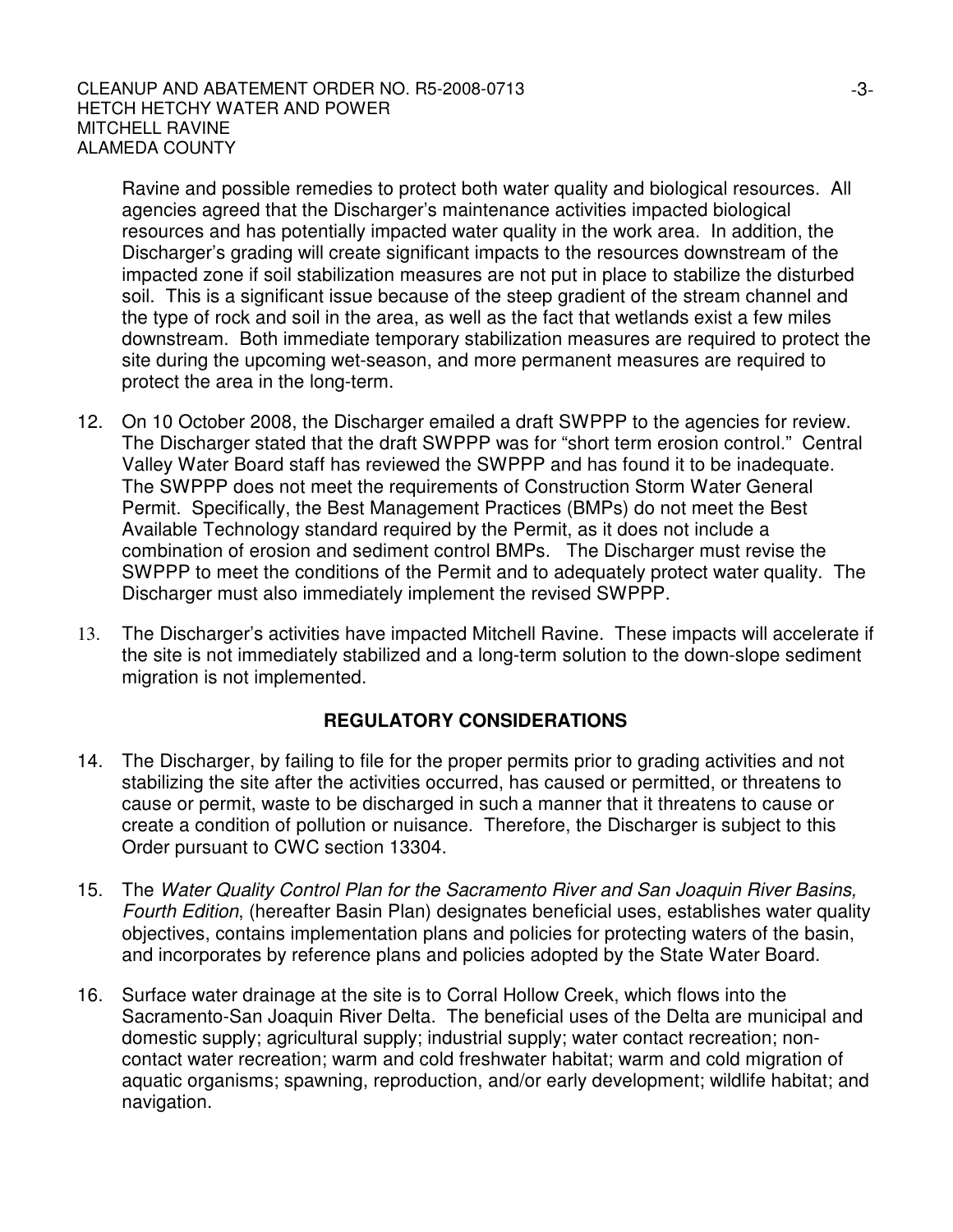#### CLEANUP AND ABATEMENT ORDER NO. R5-2008-0713 HETCH HETCHY WATER AND POWER MITCHELL RAVINE ALAMEDA COUNTY

- 17. CWC section 13304(a) provides that: *"Any person who has discharged or discharges waste into the waters of this state in violation of any waste discharge requirement or other order or prohibition issued by a regional board or the state board, or who has caused or permitted, causes or permits, or threatens to cause or permit any waste to be discharged or deposited where it is, or probably will be, discharged into the waters of the state and creates, or threatens to create, a condition of pollution or nuisance, shall upon order of the regional board, clean up the waste or abate the effects of the waste, or, in the case of threatened pollution or nuisance, take other necessary remedial action, including, but not limited to, overseeing cleanup and abatement efforts. A cleanup and abatement order issued by the state board or a regional board may require the provision of, or payment for, uninterrupted replacement water service, which may include wellhead treatment, to each affected public water supplier or private well owner. Upon failure of any person to comply with the cleanup or abatement order, the Attorney General, at the request of the board, shall petition the superior court for that county for the issuance of an injunction requiring the person to comply with the order. In the suit, the court shall have jurisdiction to grant a prohibitory or mandatory injunction, either preliminary or permanent, as the facts may warrant."*
- 18. CWC section 13267(b) provides that: *"In conducting an investigation specified in subdivision (a), the regional board may require that any person who has discharged, discharges, or is suspected of having discharged or discharging, or who proposes to discharge waste within its region, or any citizen or domiciliary, or political agency or entity of this state who has discharged, discharges, or is suspected of having discharged or discharging, or who proposes to discharge, waste outside of its region that could affect the quality of waters within its region shall furnish, under penalty of perjury, technical or monitoring program reports which the regional board requires. The burden, including costs, of these reports shall bear a reasonable relationship to the need for the report and the benefits to be obtained from the reports. In requiring those reports, the regional board shall provide the person with a written explanation with regard to the need for the reports, and shall identify the evidence that supports requiring that person to provide the reports."*
- 19. The technical reports required by this Order are necessary to ensure compliance with this CAO and to ensure the protection of water quality. The Discharger's actions created the conditions which have led to issuance of this Order.
- 20. The issuance of this Order is an enforcement action taken by a regulatory agency and is exempt from the provisions of the California Environmental Quality Act, pursuant to California Code of Regulations, title 14, section 15321(a)(2).

**IT IS HEREBY ORDERED** that, pursuant to CWC sections 13304 and 13267, Hetch Hetchy Water and Power shall cleanup and abate the impacts to Mitchell Ravine caused by its June 2008 grading actions in accordance with the scope and schedule set forth below.

Any person signing a document submitted under this Order shall make the following certification: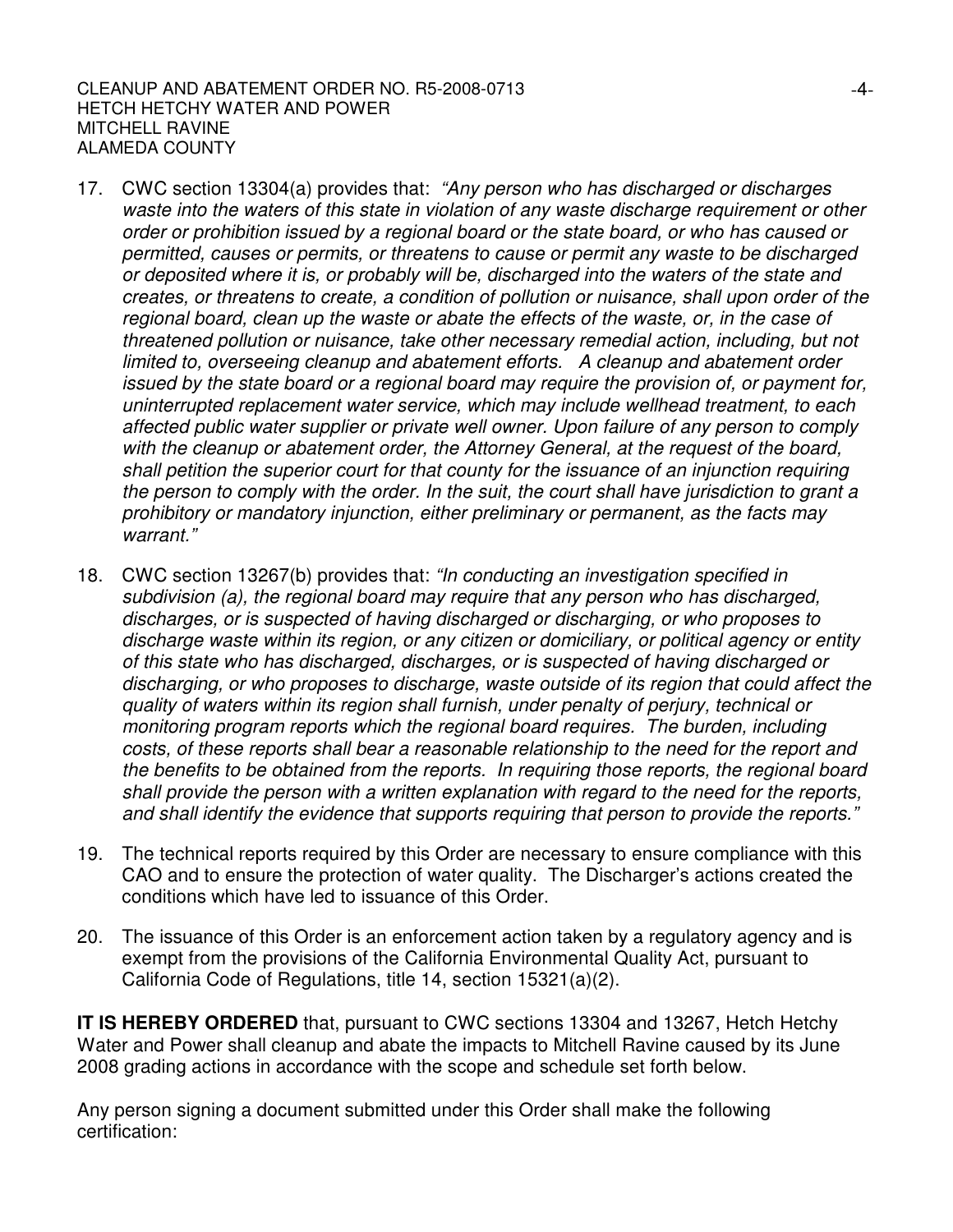*"I certify under penalty of law that I have personally examined and am familiar with the information submitted in this document and all attachments and that, based on my knowledge and on my inquiry of those individuals immediately responsible for obtaining the information, I believe that the information is true, accurate, and complete. I am aware that there are significant penalties for submitting false information, including the possibility of fine and imprisonment."*

- 1. **Effective immediately,** and continuing until this Order is rescinded, the Discharger shall submit monitoring reports prior to and after any rain events. These reports will be submitted monthly by the **10th day of the following month** (e.g. the October monthly report is due by 10 November). These reports must include the results of site monitoring, as required by the Construction Storm Water General Permit, in the form of both written inspection reports and photographs.
- 2. As soon as possible, but in no event later than **27 October 2008,** the Discharger shall file a Notice of Intent requesting coverage under the Construction Storm Water General Permit and submit a Section 401 Water Quality Certification application.
- 3. As soon as possible, but in no event later than **27 October 2008**, the Discharger shall submit a revised SWPPP in compliance with the Construction Storm Water General Permit. The revised SWPPP shall include a short-term stabilization plan for the site. This plan must include full stabilization of both the roadway and the creek channel in areas that were impacted by the June 2008 grading event. In addition, the plan must address how the installed erosion and sediment control BMPs will be maintained and upgraded if necessary during the upcoming wet season.
- 4. The revised SWPPP shall be implemented as soon as possible after approval by Central Valley Water Board staff, and in a time period to ensure compliance with Item No. 5, below.
- 5. By **20 November 2008**, the Discharger shall submit a report showing that all erosion and sediment control BMPs installed throughout the impacted areas. Prior to implementation of the BMPs, the Discharger must receive approval from all of the resource agencies noted below. All erosion and sediment control BMPs must be wildlife friendly and not create entrapment issues.
- 6. By **15 December 2008**, the Discharger shall submit a long-term stabilization plan, which includes long-term stabilization of the rock and sediment that is migrating downstream in the watercourse as a result of the June 2008 grading event. The plan must clearly describe the permits that will be needed from the resources agencies noted below and the timeline for the Discharger to submit permit applications in time to receive the permits in time to comply with Item No. 8.
- 7. The long term stabilization plan shall be implemented as soon as possible after approval by Central Valley Water Board staff and after all necessary permits have been obtained, and in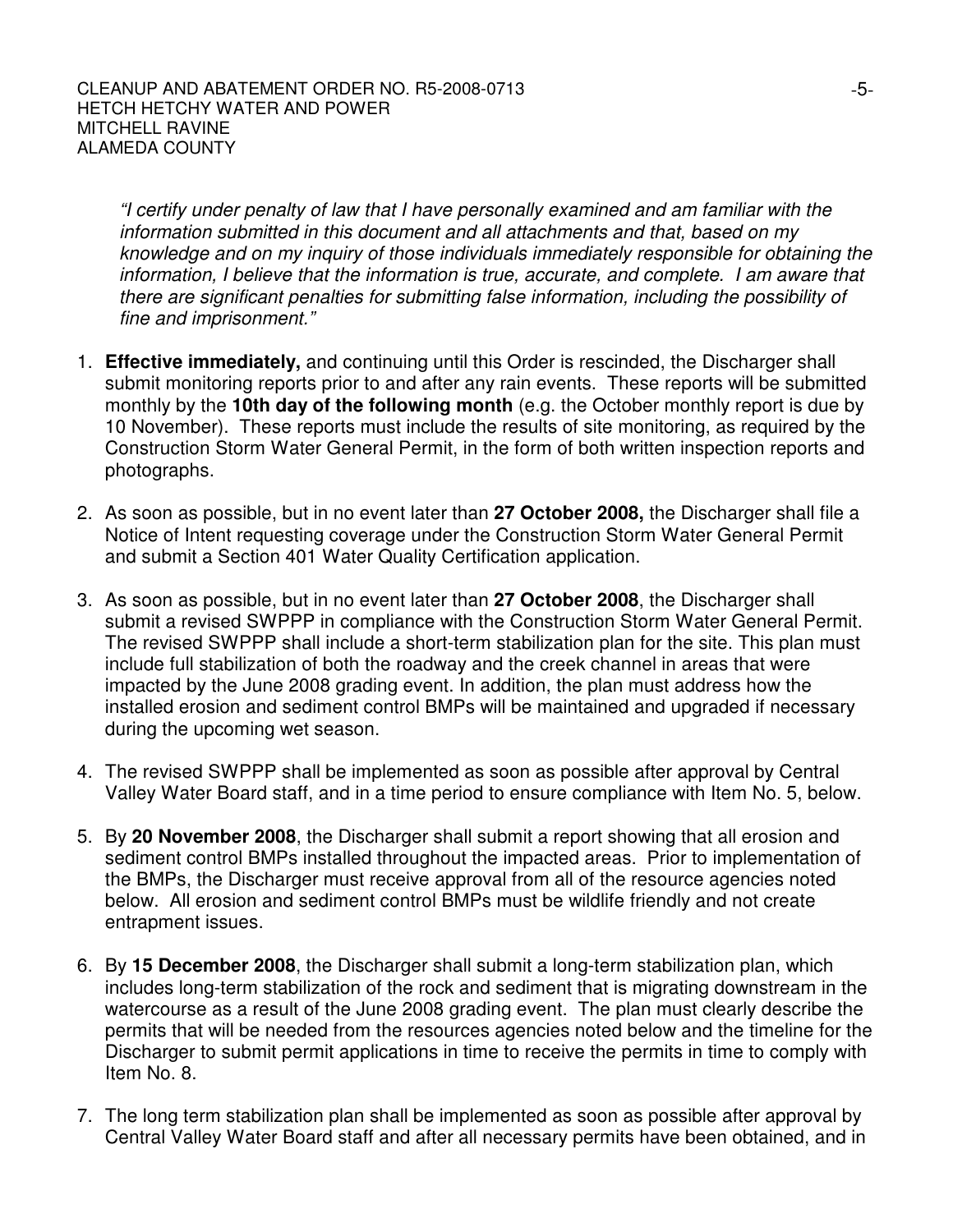a time period to ensure compliance with Item No. 8, below.

- 8. By **15 September 2009**, the Discharger shall fully implement the approved long term stabilization plan, and by **20 September 2009,** shall submit a report documenting that the approved stabilization plan has been fully implemented.
- *9.* The Discharger must submit all required reports and permit applications to the resource agencies, including at a minimum, the California Department of Fish and Game, US Fish and Wildlife Service, US Army Corps of Engineers, and State Parks.
- 10.Should Hetch Hetchy Water and Power fail to comply with this Order, then the Executive Officer may notify State Parks that they must take all actions necessary to come into compliance with the Order within 30 days of receipt of this notification. Such notification would not to shield Hetch Hetchy Water from any enforcement action that may be brought against it by the State or Regional Water Boards for failure to comply with the terms of this Order, or any action for contribution brought by State Parks to recover costs incurred pursuant to this Order. Enforcement actions that may be initiated by the Central Valley Water Board include the issuance of Administrative Civil Liability penalties for failure to comply with the deadlines specified herein.
- 11.The Discharger shall comply with all applicable provisions of the California Water Code that are not specifically referred to in this Order. As required by the California Business and Professions Code sections 6735, 7835, and 7835.1, all reports shall be prepared by, or under the supervision of, a California Registered Engineer or Professional Geologist and signed by the registered professional.

Any person aggrieved by this action of the Central Valley Water Board may petition the State Water Board to review the action in accordance with CWC section 13320 and California Code of Regulations, title 23, sections 2050 and following. The State Water Board must receive the petition by 5:00 p.m., 30 days after the date of this Order, except that if the thirtieth day following the date of this Order falls on a Saturday, Sunday, or state holiday, the petition must be received by the State Water Board by 5:00 p.m. on the next business day. Copes of the law and regulations applicable to filing petitions may be found on the Internet at: http://www.waterboards.ca.gov/public\_notices/petitions/water\_quality or will be provided upon request.

If, in the opinion of the Executive Officer, the Discharger fails to comply with the provisions of this Order, the Executive Officer may refer this matter to the Attorney General for judicial enforcement or may issue a complaint for administrative civil liability.

Failure to comply with this Order may result in the assessment of an Administrative Civil Liability of up to \$10,000 per violation per day, pursuant to the CWC sections 13268, 13350, and/or 13385. The Central Valley Water Board reserves its right to take any enforcement actions authorized by law.